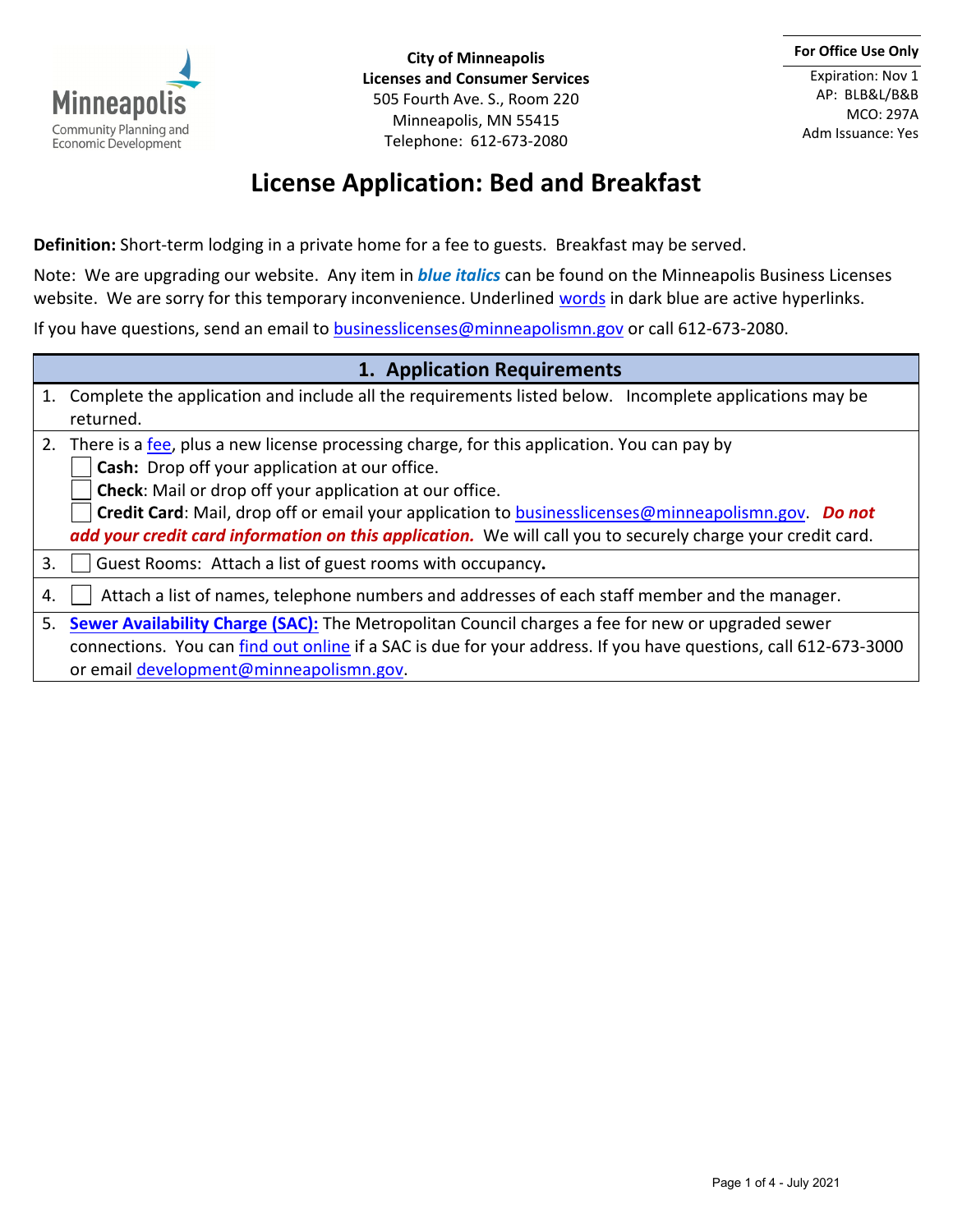| 2. Applicant Information                                                                                                                                                                                                                                                                                            |                                                           |                                  |                 |  |
|---------------------------------------------------------------------------------------------------------------------------------------------------------------------------------------------------------------------------------------------------------------------------------------------------------------------|-----------------------------------------------------------|----------------------------------|-----------------|--|
| <b>Legal Company Name</b>                                                                                                                                                                                                                                                                                           | <b>Business Name/DBA</b>                                  |                                  |                 |  |
| Name (Last, First, MI)                                                                                                                                                                                                                                                                                              | <b>On Site Manager</b><br><b>Partner</b><br>Owner         |                                  |                 |  |
| <b>Business Address</b>                                                                                                                                                                                                                                                                                             | <b>City</b>                                               | <b>State</b>                     | <b>Zip Code</b> |  |
| <b>Mailing Address (if different than business address)</b>                                                                                                                                                                                                                                                         | <b>City</b>                                               | <b>State</b>                     | <b>Zip Code</b> |  |
| <b>E-mail Address</b>                                                                                                                                                                                                                                                                                               | <b>Cell Phone Number</b>                                  | <b>Business Telephone Number</b> |                 |  |
| <b>Minnesota Sales Tax ID Number</b>                                                                                                                                                                                                                                                                                | <b>Social Security Number or Individual Tax ID Number</b> |                                  |                 |  |
| Type of Ownership:<br>Corporation<br><b>LLC</b><br><b>Sole Proprietor</b><br>Partnership<br><b>Non-Profit</b>                                                                                                                                                                                                       | <b>Date of Incorporation</b>                              | <b>State of Incorporation</b>    |                 |  |
| Is this business publicly traded?<br>Yes<br><b>No</b>                                                                                                                                                                                                                                                               | <b>Proposed Opening Date:</b>                             |                                  |                 |  |
| 3. Business Information                                                                                                                                                                                                                                                                                             |                                                           |                                  |                 |  |
| License(s) Requested:                                                                                                                                                                                                                                                                                               |                                                           |                                  |                 |  |
| Starting a new business in a new building.<br>Adding a new license to an existing business.<br>(New Business)<br>(New License)<br>Starting a new business in an existing building.<br>Taking over an existing business. (New Owner)<br>(New Business) Name of Previous Tenant:<br><b>Name of existing business:</b> |                                                           |                                  |                 |  |
| <b>Changing Equipment.</b>                                                                                                                                                                                                                                                                                          | <b>Remodeling Only.</b>                                   |                                  |                 |  |
| 4. Owners                                                                                                                                                                                                                                                                                                           |                                                           |                                  |                 |  |
| List all owners and partners. Ownership must add up to 100%. Attach additional sheets if necessary.                                                                                                                                                                                                                 |                                                           |                                  |                 |  |
| <b>Full Name: Last, First, Middle</b>                                                                                                                                                                                                                                                                               |                                                           | <b>Telephone</b>                 |                 |  |
| <b>Home Address</b>                                                                                                                                                                                                                                                                                                 | <b>City</b>                                               | <b>State</b>                     | Zip             |  |
| <b>Title</b>                                                                                                                                                                                                                                                                                                        | <b>Date of Birth</b>                                      | Ownership %                      |                 |  |
| <b>Full Name: Last, First, Middle</b>                                                                                                                                                                                                                                                                               |                                                           | <b>Telephone</b>                 |                 |  |
| <b>Home Address</b>                                                                                                                                                                                                                                                                                                 | <b>City</b>                                               | <b>State</b>                     | Zip             |  |
| <b>Title</b>                                                                                                                                                                                                                                                                                                        | <b>Date of Birth</b>                                      | Ownership %                      |                 |  |
| <b>Full Name: Last, First, Middle</b>                                                                                                                                                                                                                                                                               |                                                           | <b>Telephone</b>                 |                 |  |
| <b>Home Address</b>                                                                                                                                                                                                                                                                                                 | <b>City</b>                                               | <b>State</b>                     | Zip             |  |
| <b>Title</b>                                                                                                                                                                                                                                                                                                        | <b>Date of Birth</b>                                      | Ownership %                      |                 |  |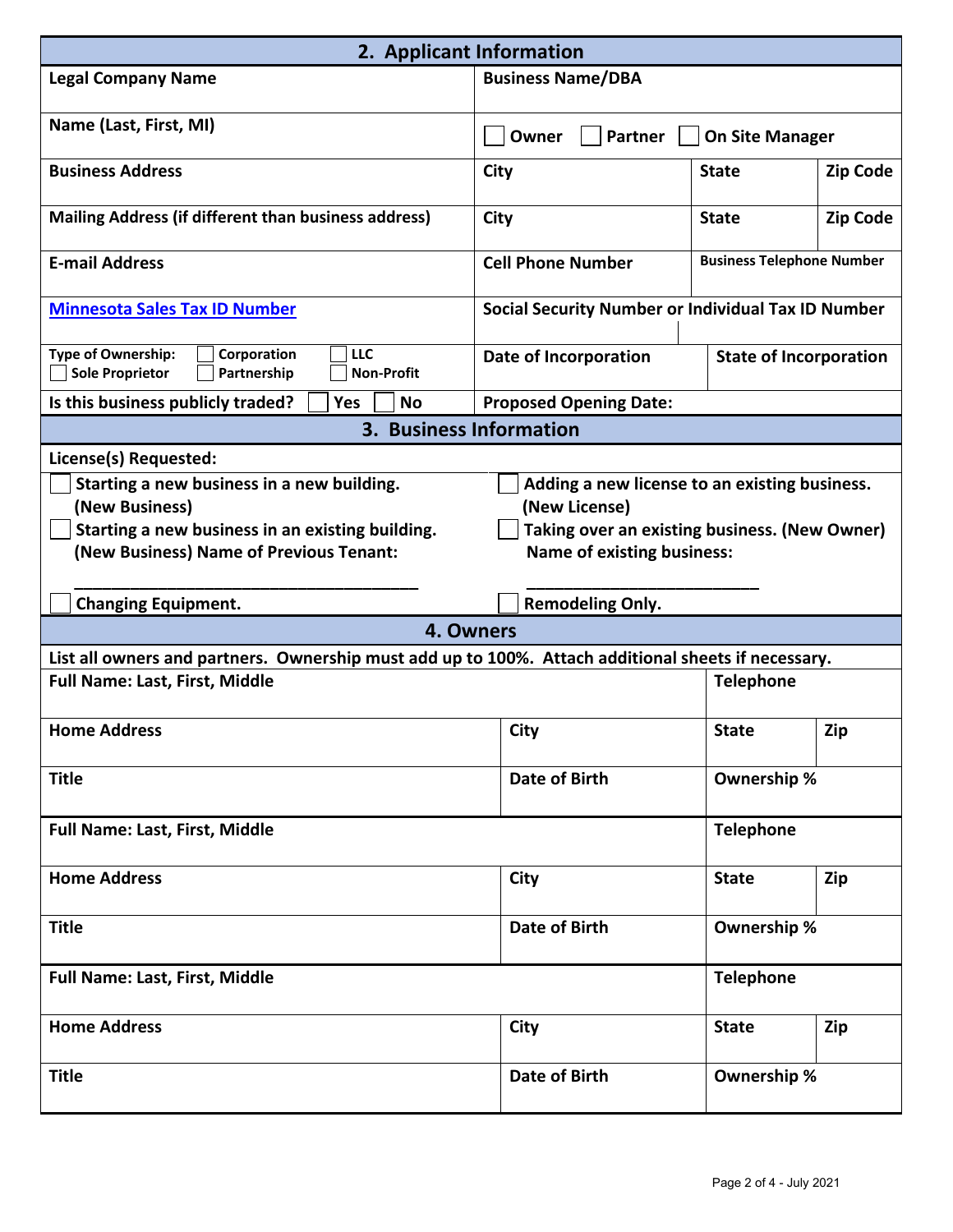| <b>Full Name: Last, First, Middle</b>                                                                                                                                                                                                                                                                                                                                                                                                                                                                                            |                                               | <b>Telephone</b>                                 |     |  |  |
|----------------------------------------------------------------------------------------------------------------------------------------------------------------------------------------------------------------------------------------------------------------------------------------------------------------------------------------------------------------------------------------------------------------------------------------------------------------------------------------------------------------------------------|-----------------------------------------------|--------------------------------------------------|-----|--|--|
| <b>Home Address</b>                                                                                                                                                                                                                                                                                                                                                                                                                                                                                                              | City                                          | <b>State</b>                                     | Zip |  |  |
| <b>Title</b>                                                                                                                                                                                                                                                                                                                                                                                                                                                                                                                     | Date of Birth                                 | Ownership %                                      |     |  |  |
| <b>5. Company Operations</b>                                                                                                                                                                                                                                                                                                                                                                                                                                                                                                     |                                               |                                                  |     |  |  |
| <b>Days and Hours of Operation:</b>                                                                                                                                                                                                                                                                                                                                                                                                                                                                                              |                                               | <b>Gross Square Footage</b><br>for Business Use: |     |  |  |
| Give us a description of the services, entertainment, and products at your business.                                                                                                                                                                                                                                                                                                                                                                                                                                             |                                               |                                                  |     |  |  |
| List any licenses you currently have or previously held in Minneapolis (business or individual).                                                                                                                                                                                                                                                                                                                                                                                                                                 |                                               |                                                  |     |  |  |
| Have you ever had a business license denied or revoked by any government entity?<br><b>No</b><br><b>Yes</b><br>If Yes, Indicate the Date of Denial/Revocation, Government Agency, and Reason for Denial or Revocation.                                                                                                                                                                                                                                                                                                           |                                               |                                                  |     |  |  |
| Are you planning or have you completed any<br>construction or remodeling?<br><b>No</b><br>Yes<br>Explain the scope of the remodeling or construction.                                                                                                                                                                                                                                                                                                                                                                            | <b>Name of Contractor or Building Manager</b> |                                                  |     |  |  |
|                                                                                                                                                                                                                                                                                                                                                                                                                                                                                                                                  |                                               |                                                  |     |  |  |
| <b>6. Workers Compensation</b>                                                                                                                                                                                                                                                                                                                                                                                                                                                                                                   |                                               |                                                  |     |  |  |
| <b>Workers' Compensation Company</b>                                                                                                                                                                                                                                                                                                                                                                                                                                                                                             | <b>Policy Number</b>                          | <b>Dates of Coverage</b>                         |     |  |  |
| -------Or------<br>I certify that I am not required to carry workers compensation insurance because<br>      am self-insured.<br>am the sole proprietor and I have no employees. $\vert \ \vert$ I have no employees who are covered by workers<br>compensation law. Only employees who are specifically exempted by statute are not covered by the<br>workers compensation law. These include spouse, parents, and children regardless of age. All other workers<br>whose work is controllable by the employer must be covered. |                                               |                                                  |     |  |  |